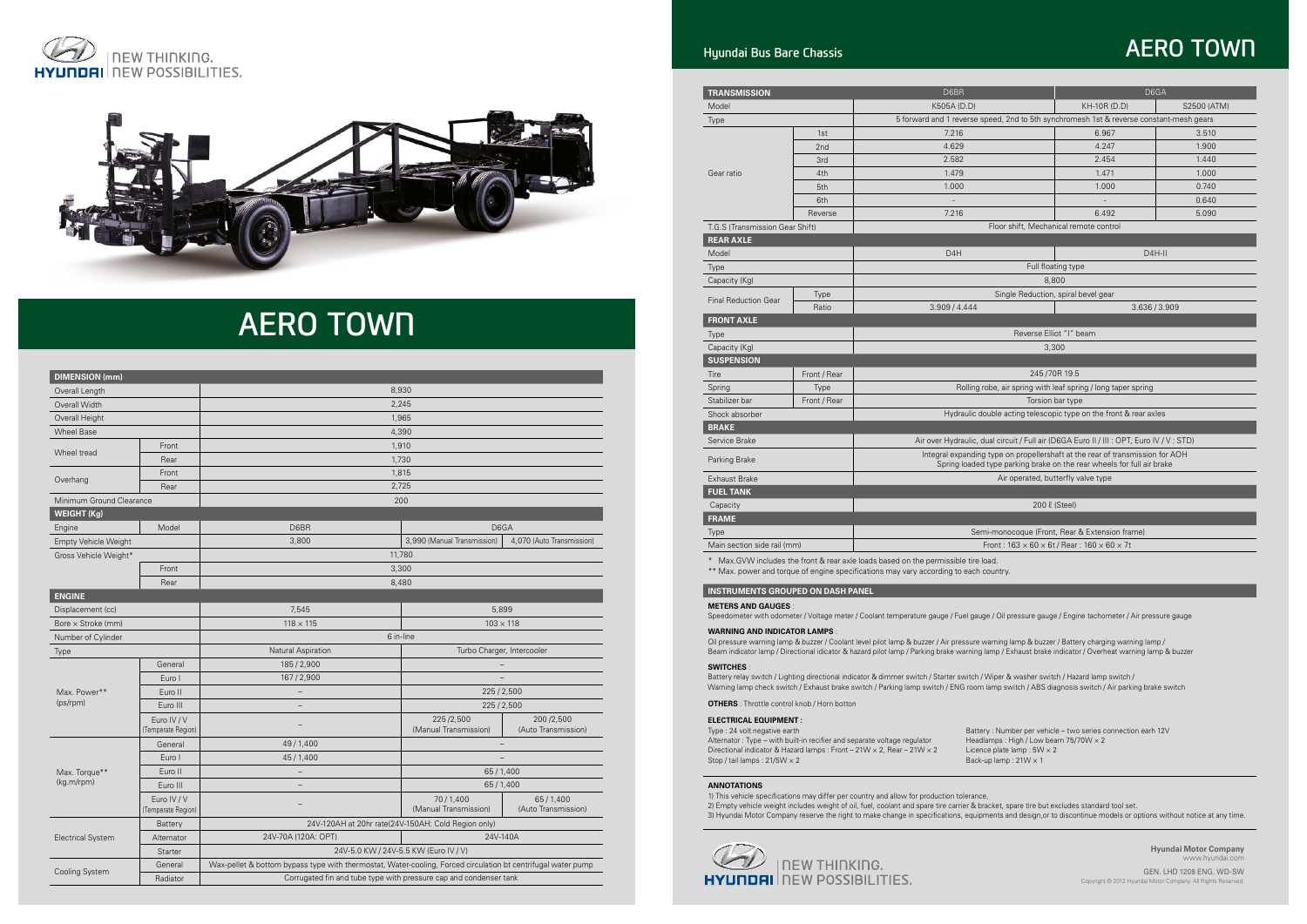



# **SUPER AERO CITY**

## **Hyundai Bus Bare Chassis SUPER AERO CITY**

**Hyundai Motor Company**  www.hyundai.com

GEN. LHD 1208 ENG. WD-SW Copyright © 2012 Hyundai Motor Company. All Rights Reserved.

| <b>DIMENSION</b> (mm)       |            |                                                                                            |                                                                   |                            |                       |  |  |  |
|-----------------------------|------------|--------------------------------------------------------------------------------------------|-------------------------------------------------------------------|----------------------------|-----------------------|--|--|--|
| Overall Length              |            | 10,760                                                                                     |                                                                   | 10,865                     | 10,760                |  |  |  |
| Overall Width               |            | 2,465                                                                                      |                                                                   | 2,440                      | 2,465                 |  |  |  |
| Overall Height              |            | 2,063                                                                                      |                                                                   | 1,895                      | 2,063                 |  |  |  |
| <b>Wheel Base</b>           |            | 5,400                                                                                      |                                                                   |                            |                       |  |  |  |
|                             | Front      |                                                                                            |                                                                   | 2,010                      |                       |  |  |  |
| Wheel tread                 | Rear       | 1,860                                                                                      |                                                                   | 1,825                      | 1,860                 |  |  |  |
|                             | Front      | 2,140 (2,120 : Frame)                                                                      |                                                                   | 2,245 (2,190 : Frame)      | 2,140 (2,120 : Frame) |  |  |  |
| Overhang                    | Rear       | 3,222 (3,155 : Frame)                                                                      |                                                                   | 3,220 (3,155 : Frame)      | 3,220 (3,155 : Frame) |  |  |  |
| Minimum Ground Clearance    |            |                                                                                            |                                                                   | 235                        |                       |  |  |  |
| <b>WEIGHT (Kg)</b>          |            |                                                                                            |                                                                   |                            |                       |  |  |  |
| Engine                      | Model      | D6AV                                                                                       | D6AB-D                                                            | D6HA                       | C6AC                  |  |  |  |
| <b>Empty Vehicle Weight</b> |            | 5,830                                                                                      | 6,005                                                             | 6,035                      | 7,040                 |  |  |  |
| Gross Vehicle Weight*       |            | 15,080                                                                                     | 16,000                                                            | 16,000                     | 16,000                |  |  |  |
|                             | Front      | 5,480                                                                                      | 6,000                                                             | 6,000                      | 6,000                 |  |  |  |
|                             | Rear       | 9,600                                                                                      | 10,000                                                            | 10,000                     | 10,000                |  |  |  |
| <b>ENGINE</b>               |            |                                                                                            |                                                                   |                            |                       |  |  |  |
| Displacement (cc)           |            | 11,149                                                                                     |                                                                   | 9,960                      | 11,149                |  |  |  |
| Bore $\times$ Stroke (mm)   |            | $130 \times 140$                                                                           |                                                                   | $122 \times 142$           | $130 \times 140$      |  |  |  |
| Number of Cylinder          |            |                                                                                            |                                                                   | 6 in-line                  |                       |  |  |  |
| <b>Type</b>                 |            | Natural Aspiration                                                                         |                                                                   | Turbo Charger, Intercooler |                       |  |  |  |
|                             | General    | 235/2,200                                                                                  |                                                                   |                            |                       |  |  |  |
| Max. Power**                | Euro I     | 220/2,200                                                                                  | 300/2,200                                                         |                            |                       |  |  |  |
| (ps/rpm)                    | Euro II    |                                                                                            | 280/2,000                                                         |                            | 290/2,000             |  |  |  |
|                             | Euro IV    |                                                                                            |                                                                   | 300/2,000                  |                       |  |  |  |
|                             | General    | 78/1,400                                                                                   |                                                                   |                            |                       |  |  |  |
| Max. Torque**               | Euro I     | 75/1,400                                                                                   | 110/1,400                                                         |                            |                       |  |  |  |
| (kg.m/rpm)                  | Euro II    | $\qquad \qquad -$                                                                          | 110/1,200                                                         |                            | 110/1,200             |  |  |  |
|                             | Euro IV    | $\overline{\phantom{m}}$                                                                   |                                                                   | 120 / 1,200                |                       |  |  |  |
|                             | Battery    |                                                                                            | 24V-150AH (200 AH: OPT)                                           | 24V-200AH                  |                       |  |  |  |
| <b>Electrical System</b>    | Alternator | 24V-70A (150A: OPT)                                                                        |                                                                   | 24V-180A (Brushless)       |                       |  |  |  |
|                             | Starter    | 24V-5.5 KW                                                                                 |                                                                   | 24V-6.0 KW                 | 24V-5.5 KW            |  |  |  |
|                             | General    | Pressure type with thermostat, Water-cooling, Forced circulation bt centrifugal water pump |                                                                   |                            |                       |  |  |  |
| <b>Cooling System</b>       | Radiator   |                                                                                            | Corrugated fin and tube type with pressure cap and condenser tank |                            |                       |  |  |  |

Type : 24 volt negative earth Battery : Number per vehicle – two series connection earh 12V Alternator : Type – with built-in recifier and separate voltage regulator Headlamps : High / Low beam 75/70W × 2 Directional indicator & Hazard lamps : Front – 21W × 2, Rear – 21W × 2 Licence plate lamp : 5W × 2<br>Stop / tail lamps : 21/5W × 2 Back-up lamp : 21W × 1 Stop / tail lamps : 21/5W  $\times$  2

| <b>TRANSMISSION</b>                           |              |                                                                                                                                                                            |                                                                   |                                                |                  |  |  |  |
|-----------------------------------------------|--------------|----------------------------------------------------------------------------------------------------------------------------------------------------------------------------|-------------------------------------------------------------------|------------------------------------------------|------------------|--|--|--|
| Model                                         |              | M8S5 (D.D)                                                                                                                                                                 | M10S5 (D.D)                                                       | T120S5                                         | M10S5 (D.D)      |  |  |  |
| <b>Type</b>                                   |              | 5 forward and 1 reverse speed, 2nd to 5th synchromesh 1st & reverse constant-mesh gears                                                                                    |                                                                   |                                                |                  |  |  |  |
|                                               | 1st          | 6.552                                                                                                                                                                      | 6.571                                                             | 6.749                                          | 6.571            |  |  |  |
|                                               | 2nd          | 4.178                                                                                                                                                                      | 4.436                                                             | 4.587                                          | 4.436            |  |  |  |
|                                               | 3rd          | 2.415                                                                                                                                                                      | 2.631                                                             | 2.720                                          | 2.631            |  |  |  |
| Gear ratio                                    | 4th          | 1.498                                                                                                                                                                      | 1.567                                                             | 1.620                                          | 1.567            |  |  |  |
|                                               | 5th          | 1.000                                                                                                                                                                      | 1.000                                                             | 1.000                                          | 1.000            |  |  |  |
|                                               | Reverse      | 6.849                                                                                                                                                                      | 6.240                                                             | 6.451                                          | 6.240            |  |  |  |
| T.G.S (Transmission Gear Shift)               |              |                                                                                                                                                                            | Floor shift, Mechanical remote control                            |                                                |                  |  |  |  |
| <b>REAR AXLE</b>                              |              |                                                                                                                                                                            |                                                                   |                                                |                  |  |  |  |
| Model                                         |              |                                                                                                                                                                            | D <sub>8</sub> S                                                  | <b>R170HS</b>                                  | D <sub>8</sub> S |  |  |  |
| <b>Type</b>                                   |              |                                                                                                                                                                            |                                                                   | Full floating type                             |                  |  |  |  |
| Capacity (Kg)                                 |              |                                                                                                                                                                            | 11,000                                                            |                                                |                  |  |  |  |
|                                               | Type         |                                                                                                                                                                            | Single Reduction, spiral bevel gear                               |                                                |                  |  |  |  |
| <b>Final Reduction Gear</b>                   | Ratio        | 4.875                                                                                                                                                                      |                                                                   | 3.909                                          |                  |  |  |  |
| <b>FRONT AXLE</b>                             |              |                                                                                                                                                                            |                                                                   |                                                |                  |  |  |  |
| <b>Type</b>                                   |              | Reverse Elliot "I" beam                                                                                                                                                    |                                                                   |                                                |                  |  |  |  |
| Capacity (Kg)                                 |              | 6,000                                                                                                                                                                      |                                                                   |                                                |                  |  |  |  |
| <b>SUSPENSION</b>                             |              |                                                                                                                                                                            |                                                                   |                                                |                  |  |  |  |
| Tire                                          | Front / Rear | $10.00 \times 20 - 14$ PR                                                                                                                                                  |                                                                   | 11.0R22.5-16PR                                 |                  |  |  |  |
| Spring                                        | <b>Type</b>  |                                                                                                                                                                            | Semi-elliptic, laminated leaf springs (Air: D6AB-D OPT)           |                                                |                  |  |  |  |
| Stabilizer bar                                | Front / Rear |                                                                                                                                                                            | Torsion bar type                                                  |                                                |                  |  |  |  |
| Shock absorber                                |              |                                                                                                                                                                            | Hydraulic double acting telescopic type on the front & rear axles |                                                |                  |  |  |  |
| <b>BRAKE</b>                                  |              |                                                                                                                                                                            |                                                                   |                                                |                  |  |  |  |
| Service Brake                                 |              |                                                                                                                                                                            | Full Air, dual circuit                                            |                                                |                  |  |  |  |
| Parking Brake                                 |              | Spring loaded type parking brake on the rear wheels                                                                                                                        |                                                                   |                                                |                  |  |  |  |
| <b>Exhaust Brake</b>                          |              |                                                                                                                                                                            | Air operated, butterfly valve type                                |                                                |                  |  |  |  |
| <b>FUEL TANK</b>                              |              |                                                                                                                                                                            |                                                                   |                                                |                  |  |  |  |
| Capacity                                      |              | $200\ell$<br>876 $\ell$ (1,004 / 1,132 $\ell$ : OPT)                                                                                                                       |                                                                   |                                                |                  |  |  |  |
| Material                                      |              | Steel + FRP<br>Steel                                                                                                                                                       |                                                                   |                                                |                  |  |  |  |
| <b>FRAME</b>                                  |              |                                                                                                                                                                            |                                                                   |                                                |                  |  |  |  |
| <b>Type</b>                                   |              |                                                                                                                                                                            |                                                                   | Semi-monocoque (Front, Rear & Extension frame) |                  |  |  |  |
| Main section side rail (mm)                   |              | Front: $163 \times 60 \times 6t$ / Rear: $160 \times 60 \times 7t$                                                                                                         |                                                                   |                                                |                  |  |  |  |
| *<br><b>INSTRUMENTS GROUPED ON DASH PANEL</b> |              | Max. GVW includes the front & rear axle loads based on the permissible tire load.<br>** Max. power and torque of engine specifications may vary according to each country. |                                                                   |                                                |                  |  |  |  |
| <b>METERS AND GAUGES:</b>                     |              |                                                                                                                                                                            |                                                                   |                                                |                  |  |  |  |

blant temperature gauge / Fuel gauge / Oil pressure gauge / Engine t<br>

#### **Warning and indicator lamps** :

Oil pressure warning lamp & buzzer / Coolant level pilot lamp & buzzer / Air pressure warning lamp & buzzer / Battery charging warning lamp / Beam indicator lamp / Directional idicator & hazard pilot lamp / Parking brake warning lamp / Exhaust brake indicator / Overheat warning lamp & buzzer

## **Annotations**

1) This vehicle specifications may differ per country and allow for production tolerance, 2) Empty vehicle weight includes weight of oil, fuel, coolant and spare tire carrier & bracket, spare tire but excludes standard tool set. 3) Hyundai Motor Company reserve the right to make change in specifications, equipments and design,or to discontinue models or options without notice at any time.



#### **Switches** :

Battery relay switch / Lighting directional indicator & dimmer switch / Starter switch / Wiper & washer switch / Hazard lamp switch / Warning lamp check switch / Exhaust brake switch / Parking lamp switch / ENG room lamp switch / ABS diagnosis switch / Air parking brake switch

## **Electrical equipment :**

**Others** : Throttle control knob / Horn botton